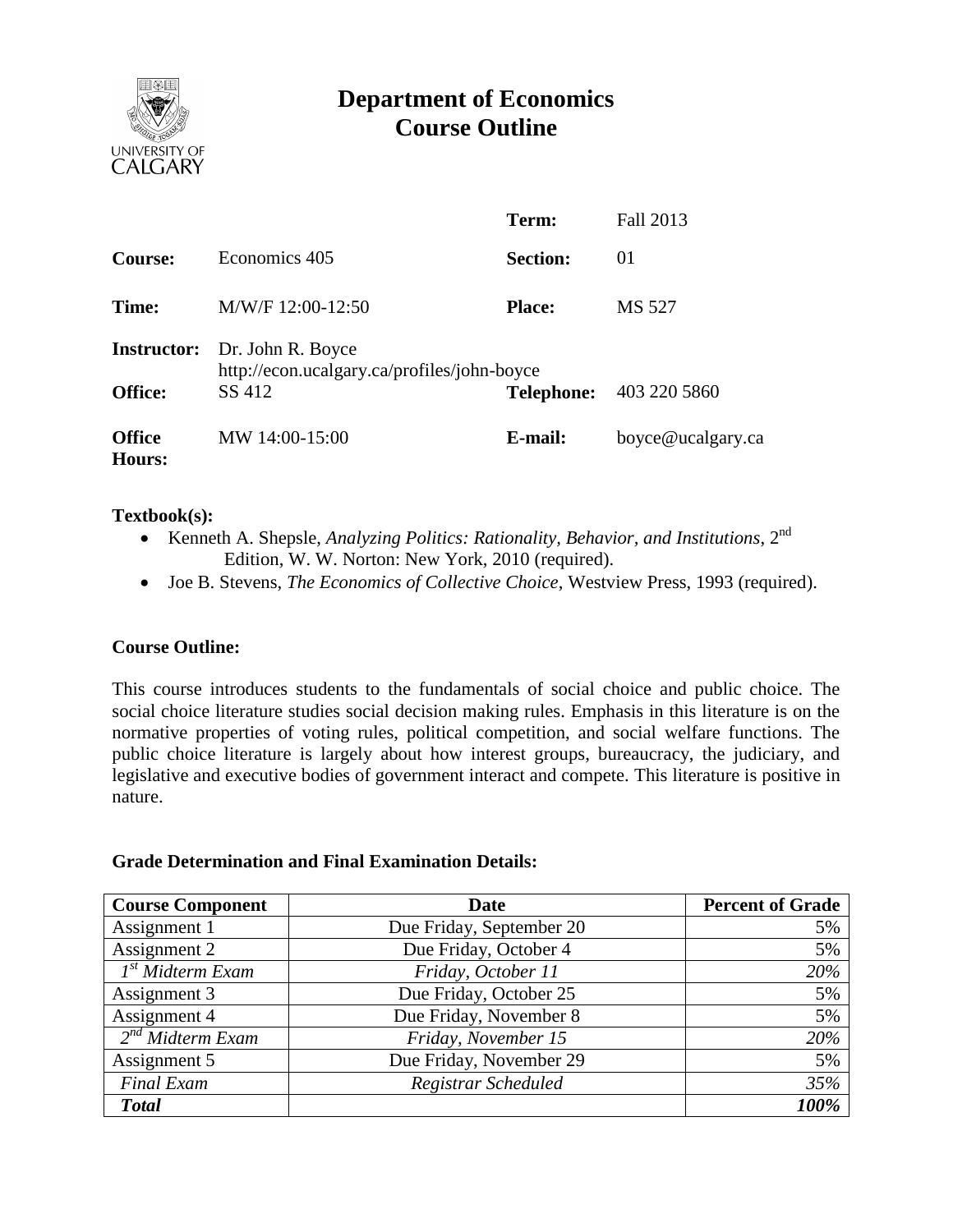Examinations and assignments are marked on a numerical basis. The course grade is calculated using the above weights. The following letter grade / minimum percentage equivalences apply:

|      | $A+$ 100%  | $\overline{B}$ | 80 | $C_{\tau}$ 60 |    |
|------|------------|----------------|----|---------------|----|
|      | A 95 B- 75 |                |    | $D+$          | 55 |
| A-   | - 90       | $C_{+}$ 70     |    | D             | 50 |
| $B+$ | 85         | $C = 65$       |    | F $<$ 50      |    |

Non-programmable calculators will be allowed during the writing of all examinations.

There will be a Registrar scheduled final examination.

Tests and exams will not involve multiple choice questions.

Students unable to write the examinations at the scheduled date or turn assignments in by the due date because of *documented* medical, family emergency or religious observance will have the weight shifted to the final exam.

# **Contacts**

Students' Union Vice-President Academic: Emily Macphail Phone: 403-220-3911 E-mail [suvpaca@ucalgary.ca](mailto:subpaca@ucalgary.ca)

Students' Union Faculty Representative (Arts) Phone: 403-220-3913Office: MSC 251 E-mail [arts1@su.ucalgary.ca](mailto:arts1@su.ucalgary.ca) [arts2@su.ucalgary.ca,](mailto:arts2@su.ucalgary.ca) [arts3@su.ucalgary.ca,](mailto:arts3@su.ucalgary.ca) [arts4@su.ucalgary.ca](mailto:arts4@su.ucalgary.ca)

Society of Undergraduates in Economics (S.U.E.): [www.ucalgary.ca/sue](http://www.fp.ucalgary.ca/econ)

Society of Undergraduates in Economics is a student run organization whose main purpose is to assist undergraduate economics students succeed both academically and socially at the University of Calgary. Services include access to the exam bank, career partnerships with the Career Centre through hosting industry nights and information sessions, recognizing achievements in teaching, and organizing social events for members. They invite you to join by contacting [sue@ucalgary.ca.](mailto:sue@ucalgary.ca)

*Faculty of Arts Program Advising and Student Information Resources*

 Have a question, but not sure where to start? The Faculty of Arts Program Information Centre (PIC) is your information resource for everything in Arts! Drop in at SS102, call them at 403-220-3580 or email them at  $artsads@ucalgary.ca.$  You can also visit the